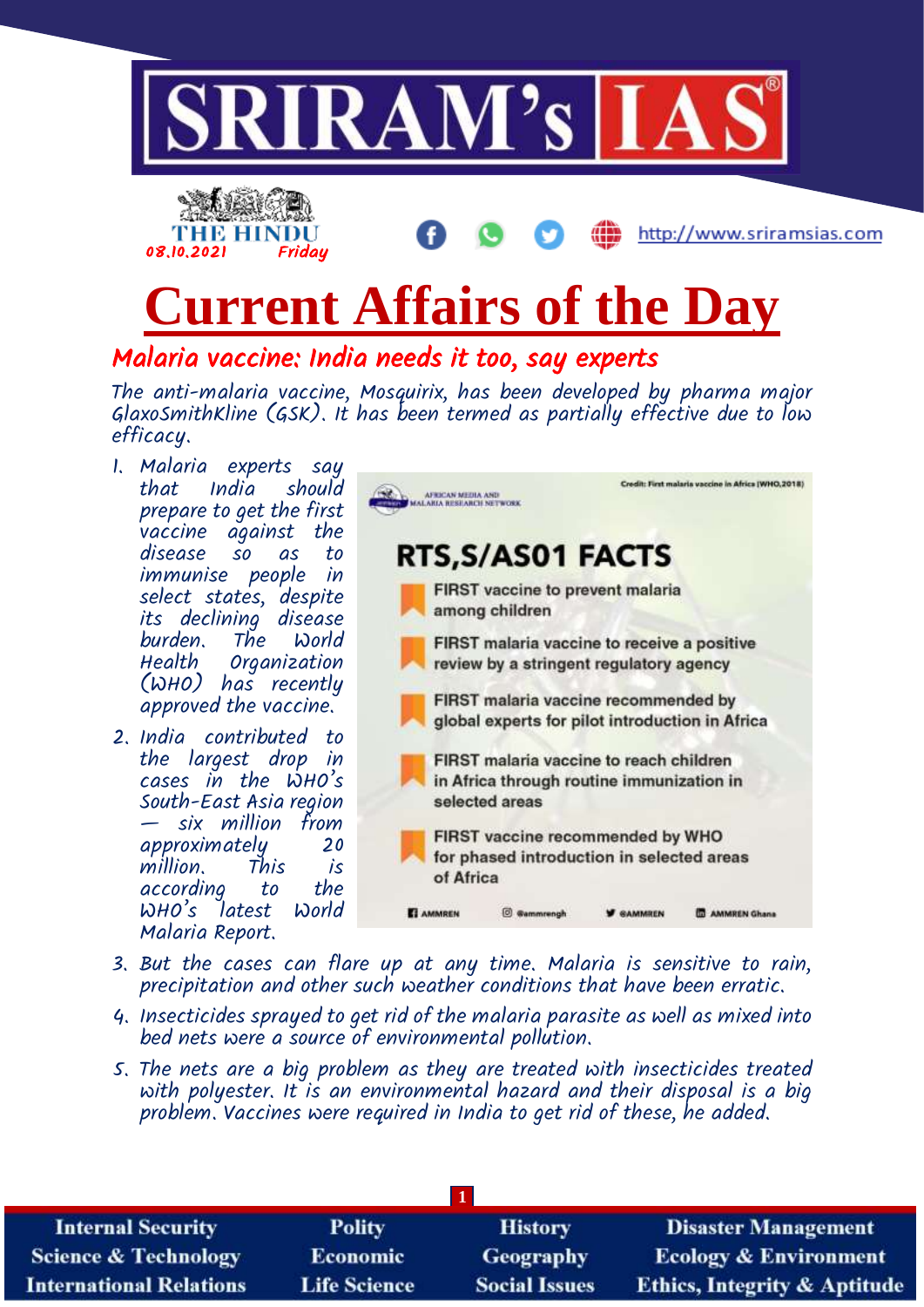



Study finds high level of pharma contaminants in Cauvery

- 1. A new study has found that the waters of the<br>Cauveru river in Cauvery rive<br>south India south India are polluted by a range of emerging contaminants that include pharmaceutically active compounds, personal care<br>products, plastics, products,<br>flame retardants, heavy metals and pesticides, among many others.
- 2. Of these, pharmaceutical contamination was found to particularly serious



ŒD

http://www.sriramsias.com

as their presence in water bodies even in minuscule amounts can harm human beings and the ecosystem in the long run.

3. In the study, a team of researchers from the Indian Institute of Technology-Madras (IIT-M).

| $\vert 2 \vert$                 |                     |                      |                                         |  |  |
|---------------------------------|---------------------|----------------------|-----------------------------------------|--|--|
| <b>Internal Security</b>        | <b>Polity</b>       | <b>History</b>       | <b>Disaster Management</b>              |  |  |
| <b>Science &amp; Technology</b> | Economic            | <b>Geography</b>     | <b>Ecology &amp; Environment</b>        |  |  |
| <b>International Relations</b>  | <b>Life Science</b> | <b>Social Issues</b> | <b>Ethics, Integrity &amp; Aptitude</b> |  |  |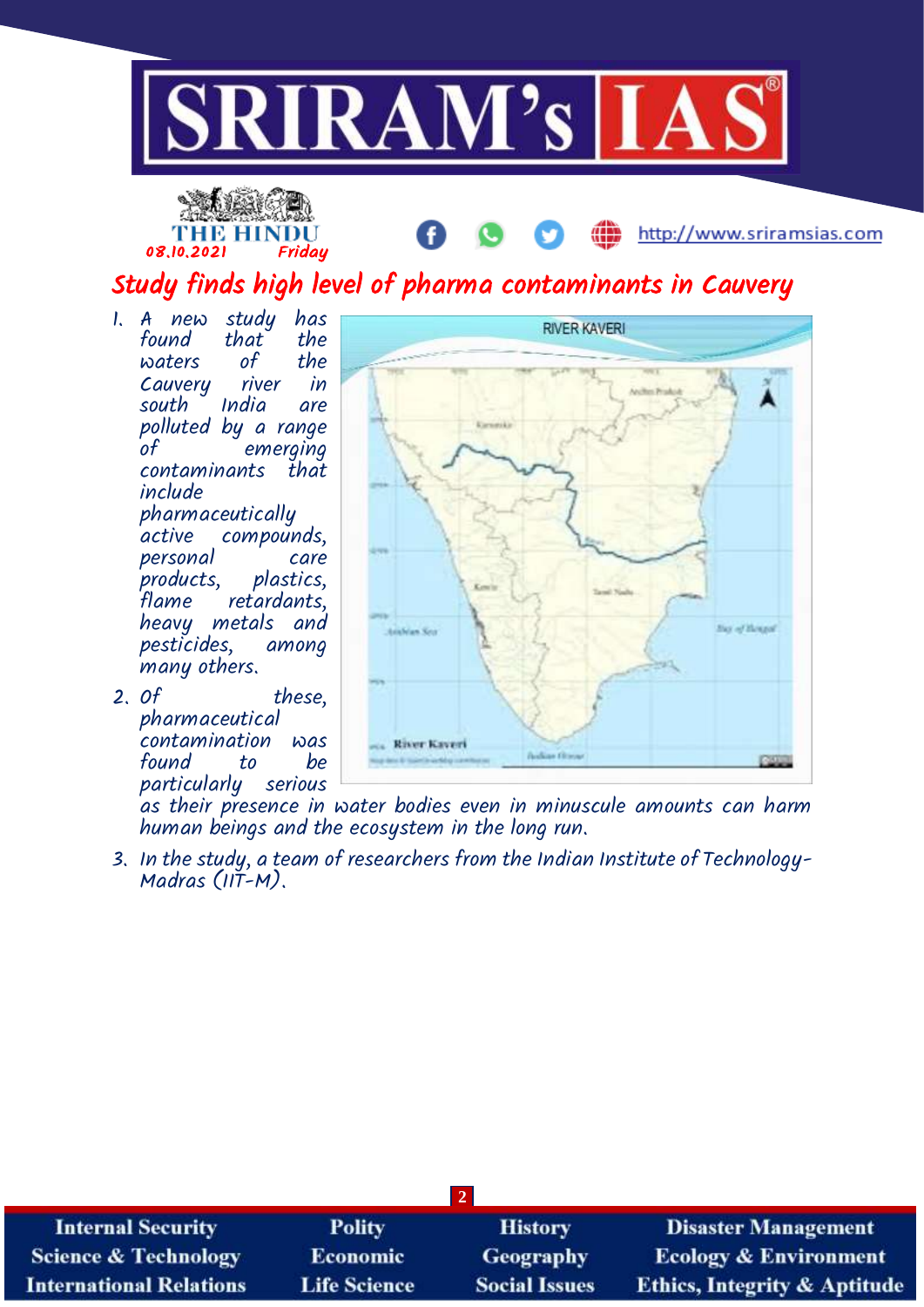

## THE HINDU 08.10.2021 Fridau

## **Air thick with pollutants**

Uttar Pradesh and Maharashtra were the largest emitters of PM2.5 as of 2015, according to a study by the Council on Energy, Environment<br>and Water (CEEW). The study analysed emission estimates from five<br>datasets that track air pollution. U.P. emerged as the top emitter in all the five datasets. Domestic fuel used in households was the leading contributor of emissions, followed by industrial production. In 18 of the 36 States/UTs, households contributed over half the emissions. By The Hindu Data Team



Emissions in U.P. ranged between 588 and 976 kilotonnes per year (kt/year) while in Maharashtra they ranged between 415 and 592 kt/year

1. TOP EMITTERS | The table shows PM2.5 emissions (in kt/year) in all States/UTs recorded by the databases\* Barring TERI, for which the latest data were for 2016,<br>the other sources have data until 2015. A State which features among the top-five emitters in a database is<br>shaded  $\blacksquare$ . Those which are ranked from 6 to 15 are<br>shaded  $\blacksquare$  and those ranked 16 or lower are shaded [7]. Only Maharashtra and U.P. feature among the top five emitters across all data sources

| <b>State</b>        | EDGAR | 35di 103 | SY38 | <b>SMoG</b> | 뗥   |
|---------------------|-------|----------|------|-------------|-----|
| U.P                 | 661   | 887      | 588  | 816         | 976 |
| Maharashtra         | 549   | 549      | 415  | 592         | 429 |
| M.P.                | 450   | 471      | 403  | 584         | 366 |
| WB                  | 572   | 438      | 285  | 338         | 307 |
| Odisha              | 369   | 312      | 291  | 376         | 525 |
| Rajasthan           | 363   | 435      | 311  | 452         | 377 |
| <b>Tamil Nadu</b>   | 357   | 363      | 365  | 403         | 270 |
| Bihar               | 329   | 520      | 308  | 343         | 404 |
| Chhattisgarh        | 317   | 273      | 189  | 417         | 495 |
| Gujarat             | 274   | 333      | 304  | 393         | 586 |
| Punjab              | 189   | 152      | 128  | 776         | 340 |
| A.P.                | 329   | 342      | 251  | 328         | 221 |
| Karnataka           | 305   | 343      | 256  | 381         | 256 |
| Telangana           | 198   | 178      | 169  | 250         | 184 |
| Haryana             | 145   | 171      | 122  | 270         | 222 |
| Jharkhand           | 154   | 412      | 180  | 243         | 152 |
| Assam               | 173   | 142      | 90   | 134         | 175 |
| Kerala              | 81    | 125      | 87   | 102         | 100 |
| J&K                 | 63    | 49       | 46   | 60          | 70  |
| HP                  | 32    | 30       | 17   | 29          | 71  |
| <b>NCT of Delhi</b> | 30    | 76       | 9    | 34          | 32  |
| Uttarakhand         | 28    | 47       | 26   | 52          | 110 |
| Meghalaya           | 15    | 24       | 14   | 17          | 40  |
| <b>Tripura</b>      | 14    | 10       | 10   | 8           | 41  |
| Manipur             | 13    | 19       | 11   | 12          | 33  |
| A.P.                | 10    | 13       | 6    | 13          | 41  |
| Nagaland            | 9     | 17       | 9    | 9           | 35  |
| Gaa                 | 6     | 3        | 2    | 5           | 35  |
| <b>Mizoram</b>      | 6     | 8        | 5    | 4           | 33  |
| Sikkim              | 3     | 2        | 1    | 1           | 29  |
| Puducherry          | R     | 46       | 2    | Þ           |     |

In Punjab and Haryana, a significant share of the emissions was caused by agricultural waste burning

Emissions due to domestic fuel use/residential sector accounted for 44% of the total emissions

http://www.sriramsias.com

2. LEADING POLLUTANT | The chart shows the five major sources of PM2.5 emissions in the country according to SMoG



3. STATE-WISE SHARE | The table shows the % share of various sources of PM2.5 emission among States with an emission burden<br>of over 200 kt/year, according to SMoG. The leading source of emissions is shaded **...** In 11 of the 16 States listed, domestic fuel or the residential sector was the leading contributor. This sector accounted for more than half of the total emissions in Bihar, U.P.,<br>West Bengal and Rajasthan. Agricultural burning accounted for nearly 80% of PM2.5 emissions in Punjab

| State        | Domestic<br>fuel | Industrial<br>production | Trans-<br>port | Power<br>plants | Agri<br>waste<br>burning |
|--------------|------------------|--------------------------|----------------|-----------------|--------------------------|
| Bihar        | 79.8             | 11.4                     | 3.5            | 2.3             | 3.0                      |
| <b>U.P.</b>  | 66.9             | 17.O                     | 3.1            | 8.0             | 4.9                      |
| WB.          | 60.6             | 12.3                     | 3.9            | 20.9            | 2.3                      |
| Rajasthan    | 53.3             | 28.4                     | 3.9            | 12.1            | 2.2                      |
| Karnataka    | 47.1             | 31.O                     | 3.8            | 10.5            | 7.6                      |
| Jharkhand    | 46.1             | 18.4                     | 2.5            | 30.6            | 2.5                      |
| Maharashtra  | 44.7             | 27.7                     | 3.9            | 15.4            | 8.2                      |
| Tamil Nadu   | 44.4             | 28.0                     | 4.2            | 19.5            | 3.9                      |
| Gujarat      | 41.7             | 39.1                     | 3.4            | 12.6            | 3.2                      |
| M.P          | 39.5             | 21.7                     | 2.6            | 22.7            | 13.5                     |
| A.P          | 35.6             | 29.8                     | 4.7            | 22.3            | 7.6                      |
| Haryana      | 35.1             | 13.6                     | 3.2            | 10.8            | 37.3                     |
| Odisha       | 34.1             | 43.8                     | 2.9            | 16.4            | 2.9                      |
| Telangana    | 33.7             | 31.1                     | 3.1            | 26.2            | 5.9                      |
| Chhattisgarh | 18.9             | 28.1                     | 1.2            | 48.8            | 2.9                      |
| Punjab       | 10.2             | 5.2                      | 0.8            | 4.3             | 79.4                     |

"EDGAR: Emissions Database for Global Atmospheric Research |<br>ECLIPSE: Evaluating the Climate and Air Quality Impacts of Shortlived<br>Pollutants | REAS: Regional Emission Inventory in Asia | SMoG: Speciated<br>Multipoliuter Gene

**Internal Security Science & Technology International Relations** 

**Polity Economic Life Science** 

**History Geography Social Issues** 

 $\overline{3}$ 

**Disaster Management Ecology & Environment Ethics, Integrity & Aptitude**